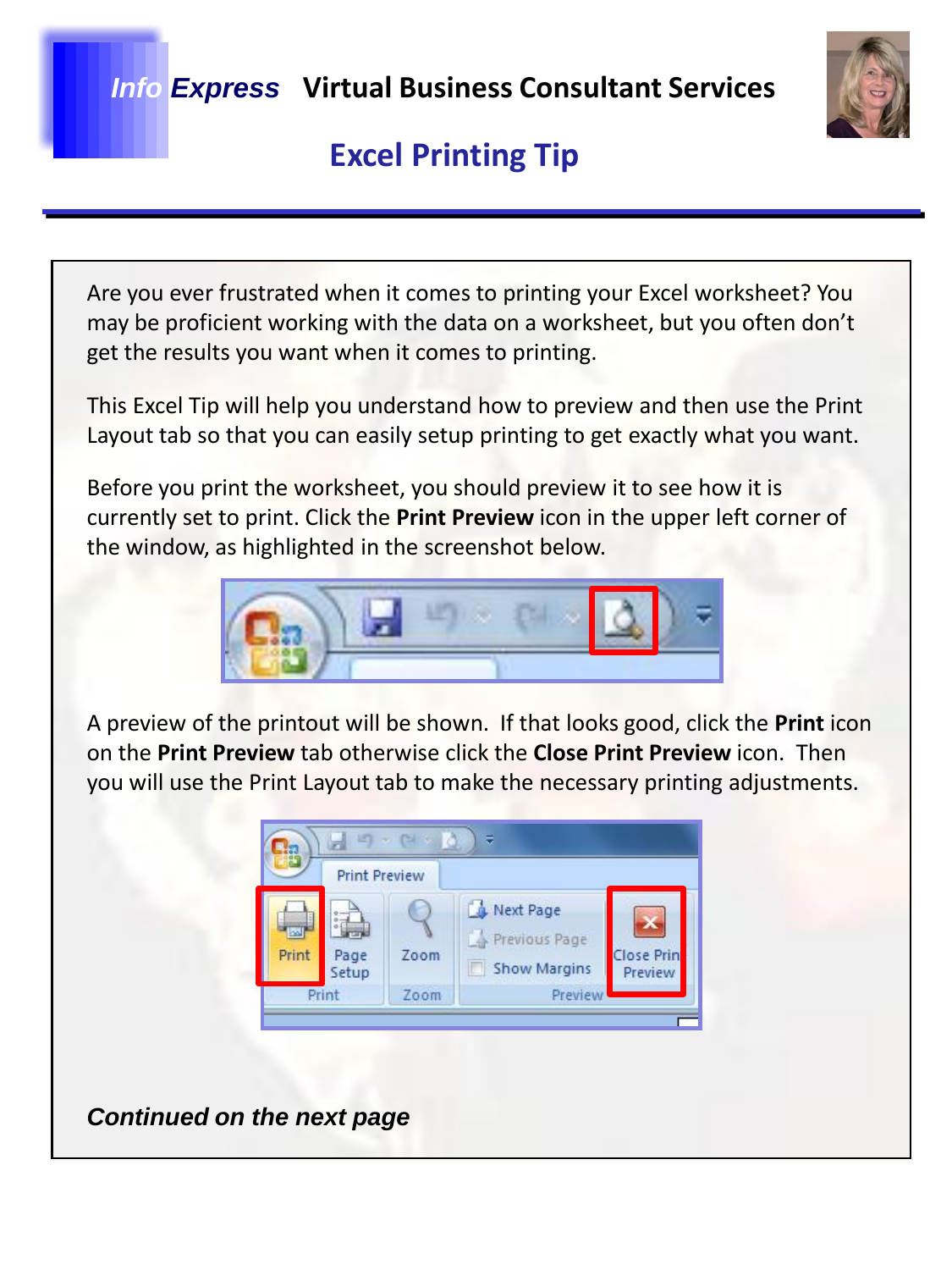

The **Page Layout** tab is used to setup printing options. The four main settings are highlighted below. Set paper Set margins size Home Insert Page Layout mulas Data Review View Developer Add-Ins Colors \* **FEED** Width: Automatic v Gridlines | Headings  $\overline{A}$  Fonts  $\overline{\phantom{a}}$ a Height: Automatic \* View V View Breaks Background Print Themes Margins Orientation Size Print O Effects Scale: 100% Print | Print - 0 Titles Area **Themes** Page Setup  $\sqrt{2}$ Scale to Fit  $\overline{\mathrm{b}}_0$ **Sheet Options** Set orientation Insert page breaks

**Set margins** – select one of the desired margins or create Custom margins.

|                            |  | Top:<br>Left: $0.2"$<br>Header: 0.3"                         | <b>Last Custom Setting</b><br>0.5" | Bottom: 0.5"<br>Right: 0.2"<br>Footer: 0.3" |         |  |
|----------------------------|--|--------------------------------------------------------------|------------------------------------|---------------------------------------------|---------|--|
| s                          |  | <b>Normal</b><br>Top:<br>Left: $0.7^{\circ}$<br>Header: 0.3" | 0.75"                              | Bottom: 0.75"<br>Right:<br>Footer: 0.3"     | $0.7^*$ |  |
| a<br>a                     |  | Wide<br>Top:<br>Left: $1"$<br>Header: 0.5"                   | $1^{\circ}$                        | Bottom: 1"<br>Right: 1"<br>Footer: 0.5"     |         |  |
| ti<br>li.                  |  | <b>Narrow</b><br>Top:<br>Left: $0.25$<br>Header: 0.3"        | 0.75"                              | Bottom: 0.75"<br>Right:<br>Footer: 0.3"     | 0.25"   |  |
| s<br><b>Custom Margins</b> |  |                                                              |                                    |                                             |         |  |

*Continued on the next page*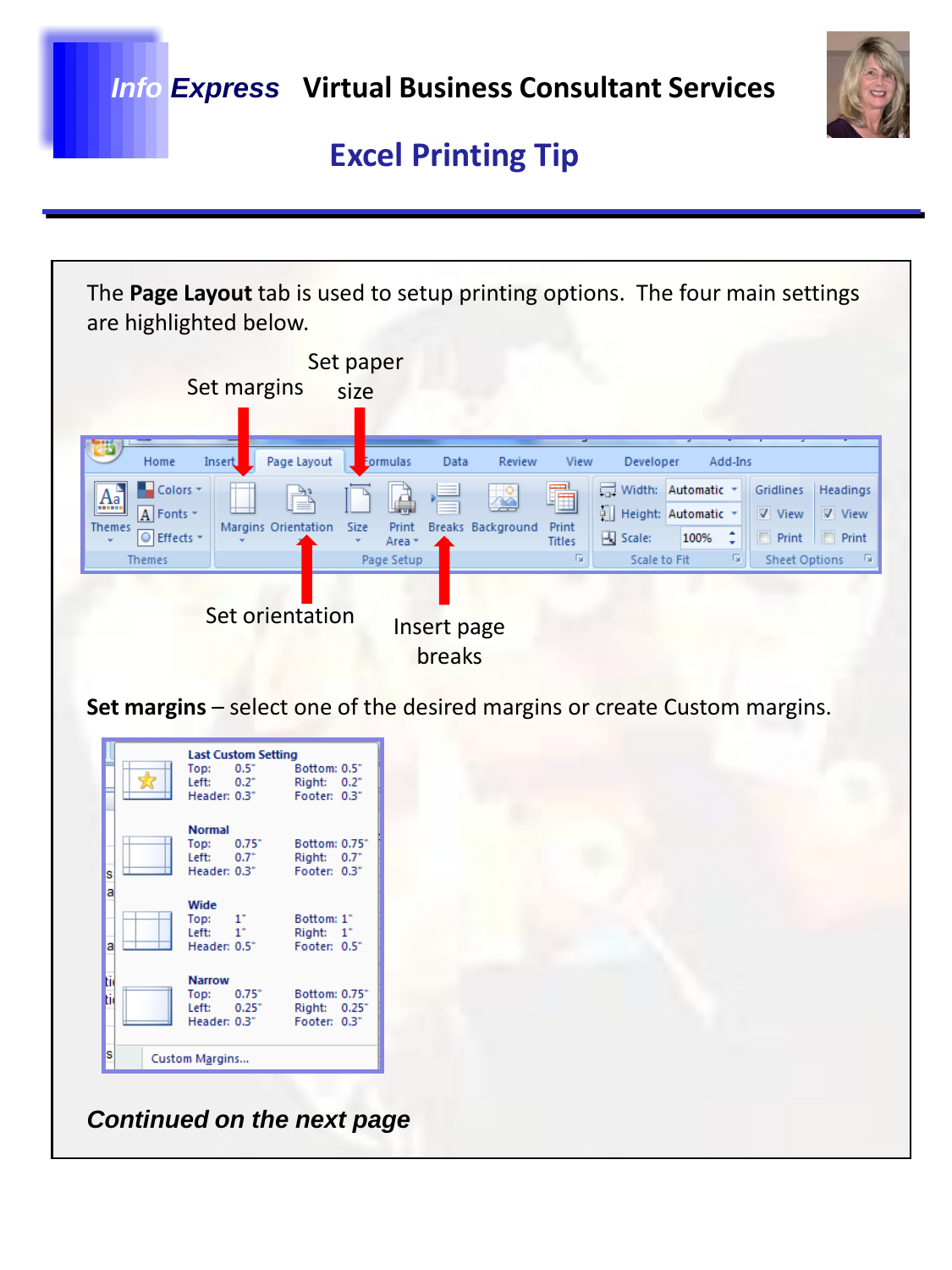

| Set orientation - select either landscape or portrait.  |  |  |  |  |  |  |  |
|---------------------------------------------------------|--|--|--|--|--|--|--|
|                                                         |  |  |  |  |  |  |  |
| Portrait                                                |  |  |  |  |  |  |  |
| Landscape                                               |  |  |  |  |  |  |  |
| Set paper size - select one of the desired paper sizes. |  |  |  |  |  |  |  |
| Letter<br>$8.5$ " x $11$ "<br>E                         |  |  |  |  |  |  |  |
| <b>Letter Small</b><br>$8.5$ " x 11"                    |  |  |  |  |  |  |  |
| <b>Tabloid</b><br>$11^{\circ} \times 17^{\circ}$        |  |  |  |  |  |  |  |
| Ledger<br>$17$ " x $11$ "                               |  |  |  |  |  |  |  |
| Legal<br>$8.5$ " x $14$ "                               |  |  |  |  |  |  |  |
| <b>Statement</b><br>$5.5" \times 8.5"$                  |  |  |  |  |  |  |  |
| <b>Executive</b><br>$7.25$ " x $10.5$ "                 |  |  |  |  |  |  |  |
| А3<br>$11.69$ " x $16.54$ "                             |  |  |  |  |  |  |  |
| A4<br>$8.27$ " x $11.69$ "                              |  |  |  |  |  |  |  |
| <b>A4 Small</b><br>8.27" x 11.69"                       |  |  |  |  |  |  |  |
| More Paper Sizes                                        |  |  |  |  |  |  |  |
| <b>Continued on the next page</b>                       |  |  |  |  |  |  |  |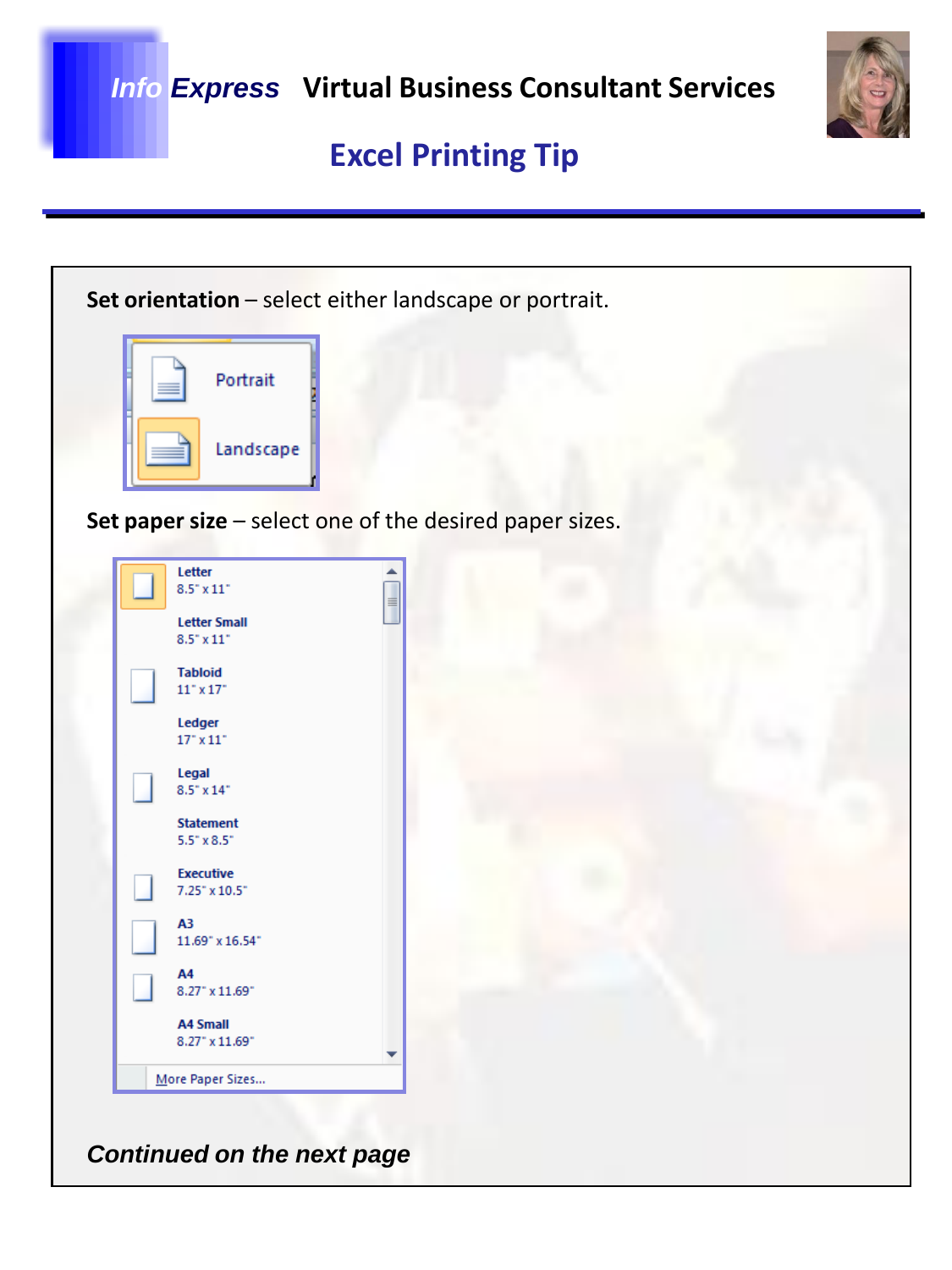#### *Info Express* **Virtual Business Consultant Services**



### **Excel Printing Tip**

**Insert breaks** – insert the cursor where you want to insert a page break and then click on **Breaks** icon. You will notice a dashed line indicating the page break, as shown in the screen shot below between rows 17 and 18.

| <b>TO THager Jeffy</b>           | <b>Tampa</b> | 04/10/19 Kapian                                              | Officed Package Produce    | ч |
|----------------------------------|--------------|--------------------------------------------------------------|----------------------------|---|
| 16 LINO-Delicateses              | Orlando      | 05/21/19 Davis                                               | United Package Beverages   | S |
| 17 B's Beverages                 | Jacksonville | 05/14/19 Davis                                               | United Package Beverages   | D |
| 18 West Distributors             | Orlando      | 04/17/19 Kaplan                                              | Federal Shipping Beverages | S |
| 19 Eastern Connection            | Jacksonville | 05/28/19 Kaplan                                              | United Package Produce     | U |
| $00 \text{ T}$ and $1 \text{ T}$ | $T = 1$      | $\Delta F$ ( $\Delta H$ ( $\Delta H$ ) $\Delta H$ $\Delta H$ | Design Fourier Departure   | m |

If you want titles to repeat on each new page, click the **Print Titles** icon in the Page Layout group. In the example below, row 1 will print on each new page. This includes the header titles.

| Margins<br>Page                               | Sheet<br>Header/Footer        |         |
|-----------------------------------------------|-------------------------------|---------|
| Print area:                                   |                               |         |
| <b>Print titles</b><br>Rows to repeat at top: | \$1: \$1                      |         |
| Columns to repeat at left:                    |                               |         |
| Print                                         |                               |         |
| Gridlines                                     | Comments:<br>(None)           |         |
| <b>Black and white</b><br>Draft guality       | Cell errors as:<br>displayed  |         |
| Row and column headings                       |                               |         |
| Page order                                    |                               |         |
| O Down, then over<br>Over, then down<br>羀     | 雷情<br>물                       |         |
|                                               | Print<br><b>Print Preview</b> | Options |
|                                               |                               |         |

*Continued on the next page*